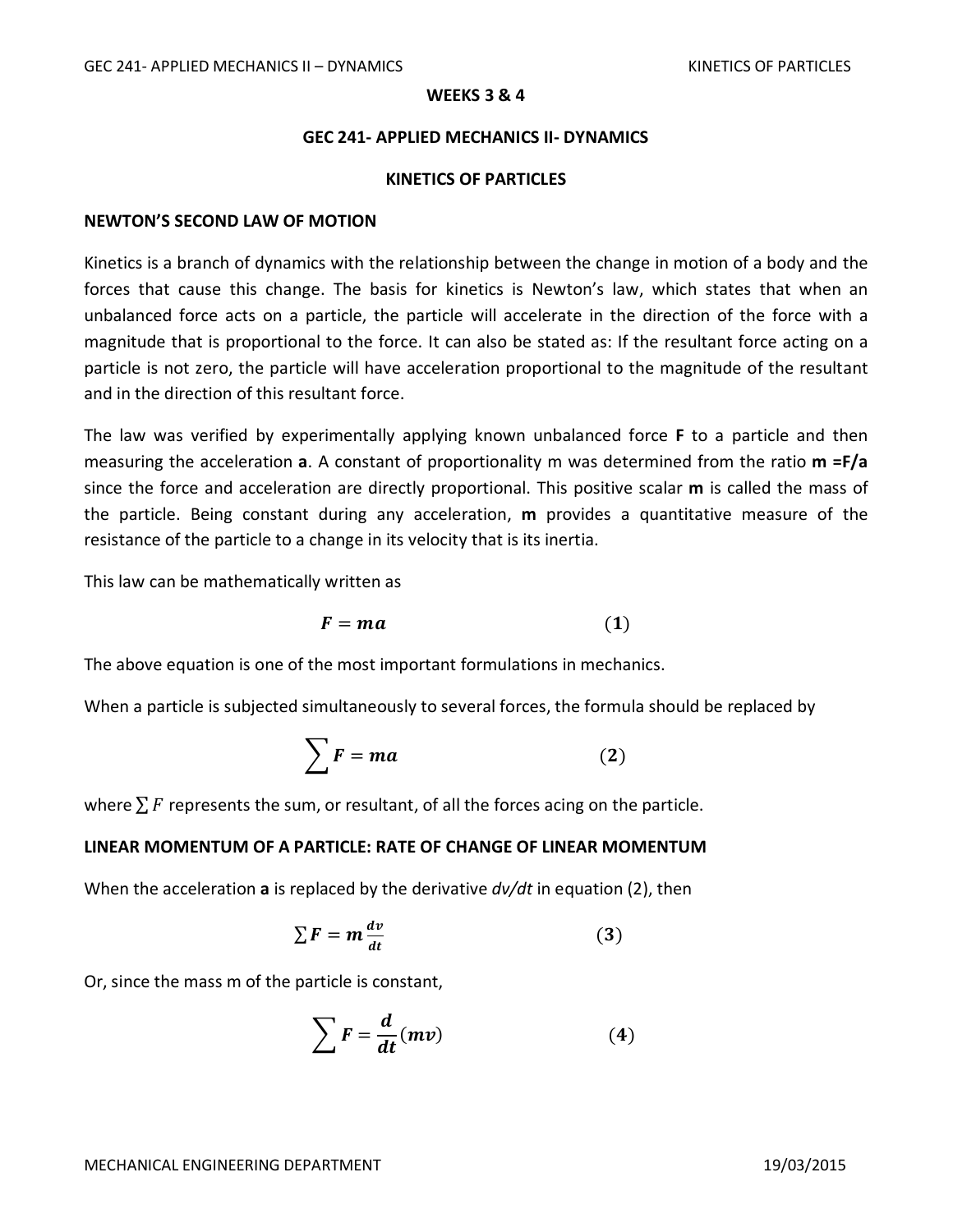#### GEC 241- APPLIED MECHANICS II – DYNAMICS KINETICS OF PARTICLES

The vector  $mv$  is called the linear momentum or simply the momentum of the particle. It has the same direction as the velocity of the particle and its magnitude is equal to the product of the mass m and the speed v of the particle. Equation (4) expresses that the resultant of the forces acting on the particle is equal to the rate of change of the linear momentum of the particle.

It is in this form that the second law of motion was originally stated by Newton. Denoting by **L,** the linear momentum of the particle,

$$
L = mv
$$
 (5)

and by  $\dot{\mathbf{L}}$  its derivative with respect to t. this can be written as

$$
\sum \mathbf{F} = \dot{\mathbf{L}} \tag{6}
$$

It should be noted that the rate of change of the linear momentum  $mv$  is zero when  $\sum \mathbf{F} = 0$ . Thus, if the resultant force acting on a particle is zero, the linear momentum of the particle remains constant, in both magnitude and direction. This is the principle of conservation of linear momentum for a particle which can be recognized as an alternative statement of Newton's first law.

## **EQUATIONS OF MOTION**

Consider a particle of mass m acted upon by several forces then  $\sum \mathbf{F} = \mathbf{ma}$ . In order to solve problems involving the motion of a particle, however, it will be found more convenient to replace eqn.(2) by equivalent equations involving scalar quantities.

**Rectangular components.** Resolving each force **F** and the acceleration **a** into rectangular components, we write

$$
\sum (F_x \mathbf{i} + F_y \mathbf{j} + F_z \mathbf{k}) = m(a_x \mathbf{i} + a_y \mathbf{j} + a_z \mathbf{k})
$$

from which

$$
\sum F_x = ma_x \qquad \sum F_y = ma_y \qquad \sum F_z = ma_z \qquad (7)
$$

Recall that the components of the acceleration are equal to the second derivatives of the coordinates of the particle, we have

$$
\sum F_x = m\ddot{x} \qquad \sum F_y = m\ddot{y} \qquad \sum F_z = m\ddot{z} \qquad (8)
$$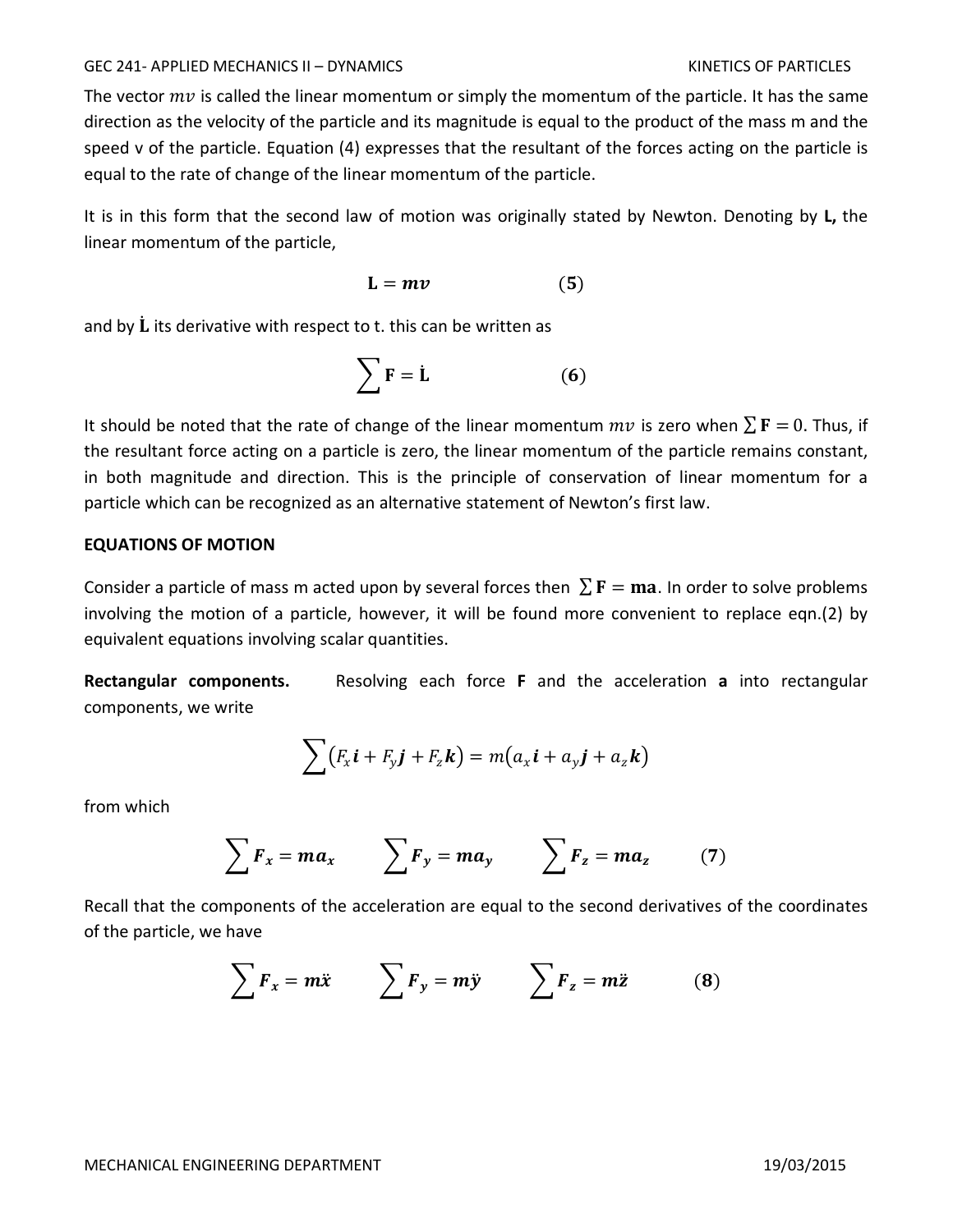## **TANGENTIAL AND NORMAL COMPONENTS**.



Resolving the forces and the acceleration of the particle into components along the tangent to the path (in the direction of the motion) and the normal (toward the inside of the path) and substituting into eqn.(2), we have two scalar equations

$$
\sum F_t = ma_t \qquad \sum F_n = ma_n \qquad (9)
$$

Substituting for  $a_t$  and  $a_n$ , we have

$$
\sum F_t = m \frac{dv}{dt} \qquad \sum F_n = m \frac{v^2}{p} \qquad (10)
$$

**DYNAMIC EQUILIRIUM**



From eqn (2), $\sum \vec{F} - m\vec{a} = 0$ , which expresses that if we add the vector –ma to the forces acting on the particle, we obtain a system of vectors equivalent to zero. The vector –**ma**, of magnitude ma and of direction opposite to that of the acceleration, is called the inertia vector. The particle may thus be considered to be in equilibrium under the given forces and the inertia vector. The particle is said to be in dynamic equilibrium and the problem under consideration can be solved by the methods developed earlier in statics.

In the case of coplanar forces, all the vectors including the inertia vector can be drawn tip-to-tail to form a closed vector polygon. Or the sums of the components of all the vectors in the figure above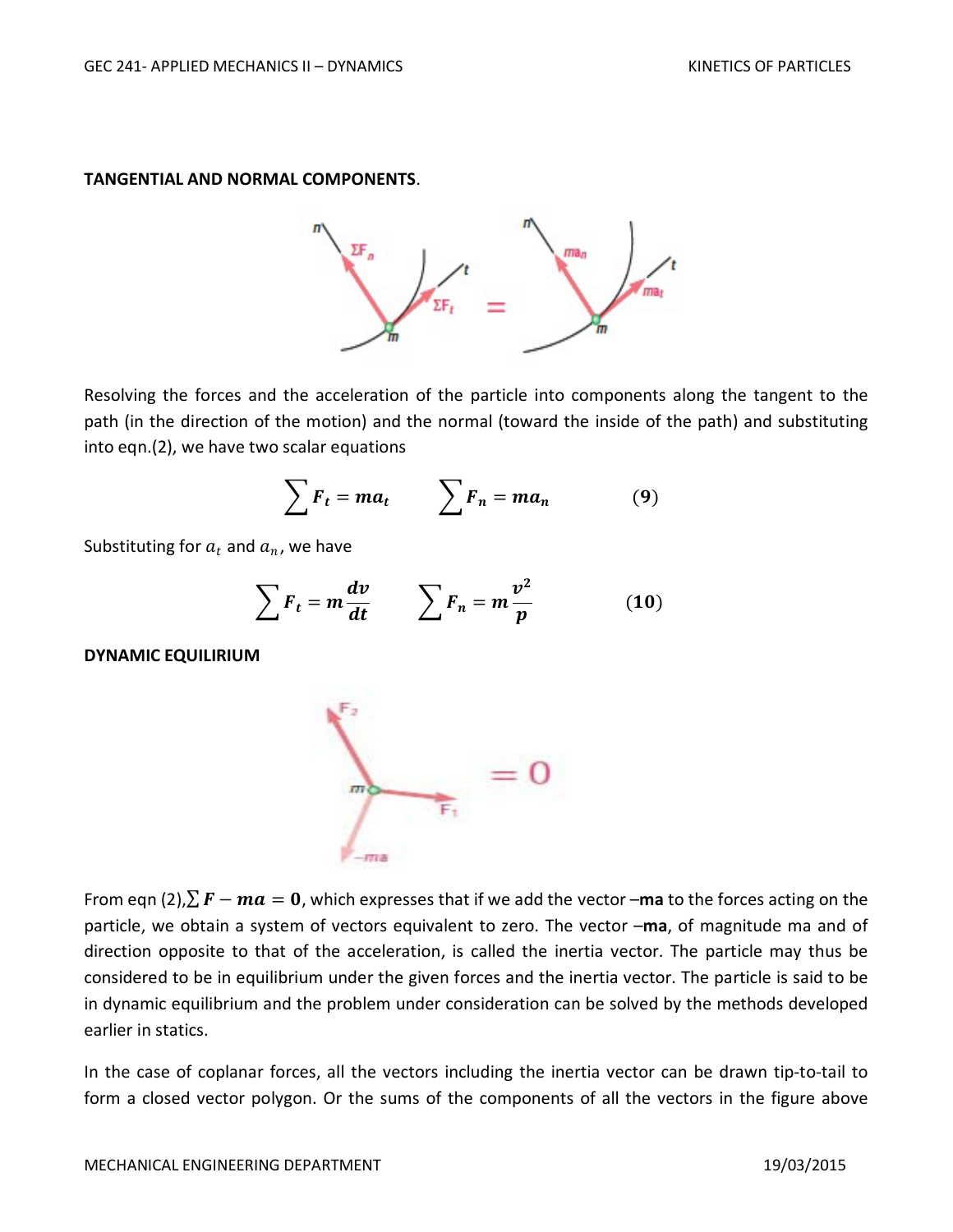again including the inertia vector can be equated to zero. Using rectangular components, we therefore write

$$
\sum F_x = 0 \qquad \sum F_y = 0 \quad including inertia vector
$$

When tangential and normal components are used, it is more convenient to represent the inertia vector by its two components  $-m a_t$  and  $-m a_n$  in the sketch below. The tangential component of the inertia vector provides a measure of the resistance the particle offers to a change in speed, while its normal component (also called the centrifugal force) represents the tendency of the particle to leave its curved path. It should be noted that either of these two components may be zero under special conditions:

- (1) If the particle starts from rest, its initial velocity is zero and the normal component of the inertia vector is zero at  $t = 0$ .
- (2) If the particle moves at constant speed along its path, the tangential component needs to be considered.



## **ANGULAR MOMENTUM OF A PARTICLE**

# **RATE OF CHANGE OF ANGULAR MOMENTUM**

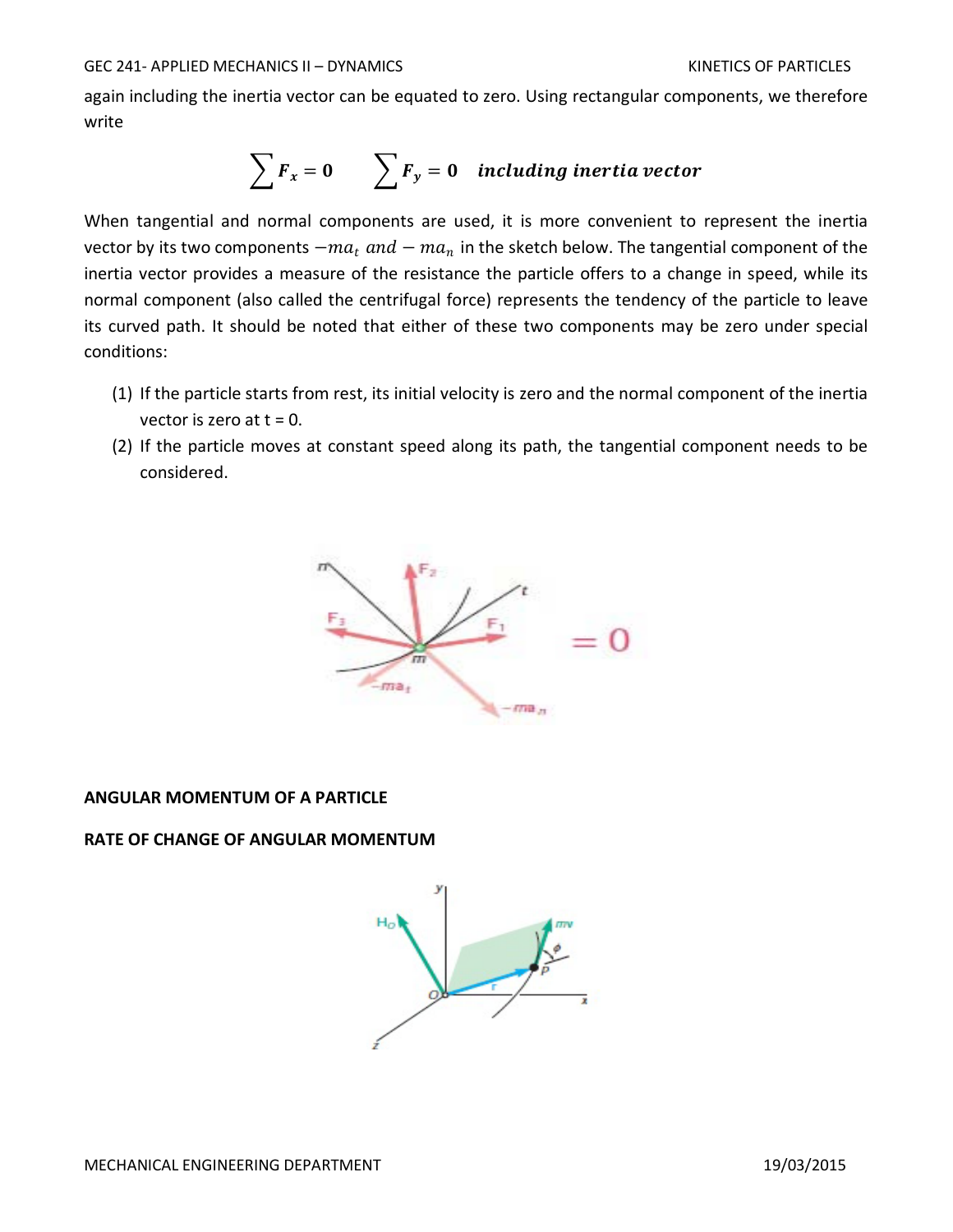## GEC 241- APPLIED MECHANICS II – DYNAMICS KINETICS OF PARTICLES

Consider a particle P of mass m moving with respect to a Newtonian frame of reference  $O_{\text{xyz}}$ . Recall that the linear momentum of the particle at a given instant is defined as the vector mv obtained by multiplying the velocity v of the particle by its mass m. The moment about O of the vector mv is called the moment of momentum or the angular momentum of the particle about O at that instant and is denoted by **Ho.** Recalling the definition of the moment of a vector and denoting by **r** the position vector of P, we write

$$
H_o = r \times mv \qquad (11a)
$$

and note that  $H_0$  is a vector perpendicular to the plane containing **r** and  $m\mathbf{v}$  and of magnitude  $H<sub>o</sub> = r m v \sin f$  (11*b*)

**MOTION UNDER A CENTRAL FORCE: CONSERVATION OF ANGULAR MOMENTUM**



When the only force acting on a particle *P* is a force **F** directed toward or away from a fixed point *O*, the particle is said to be moving *under a central force,* and the point *O* is referred to as the *center of force*. Since the line of action of **F** passes through *O*, we must have $\sum M_o = 0$  at any given instant. Therefore we obtain

$$
\dot{\mathbf{H}}_{o} = \mathbf{0} \tag{12}
$$

for all values of *t* and, integrating in *t*,

$$
H_0 = constant
$$
 (13)

We thus conclude that *the angular momentum of a particle moving under a central force is constant, in both magnitude and direction*.

Recalling the definition of the angular momentum of a particle, we write

$$
r X mv = HO = constant
$$
 (14)

from which it follows that the position vector **r** of the particle *P* must be perpendicular to the constant vector **H***O.* Thus, a particle under a central force moves in a fixed plane perpendicular to **H***O*. The vector  $H_0$  and the fixed plane are defined by the initial position vector  $r_0$  and the initial velocity  $v_0$  of the particle. For convenience, let us assume that the plane of the figure coincides with the fixed plane of motion.

Since the magnitude *H*<sub>o</sub> of the angular momentum of the particle *P* is constant, the right-hand member in Eq. (11b) must be constant. We therefore write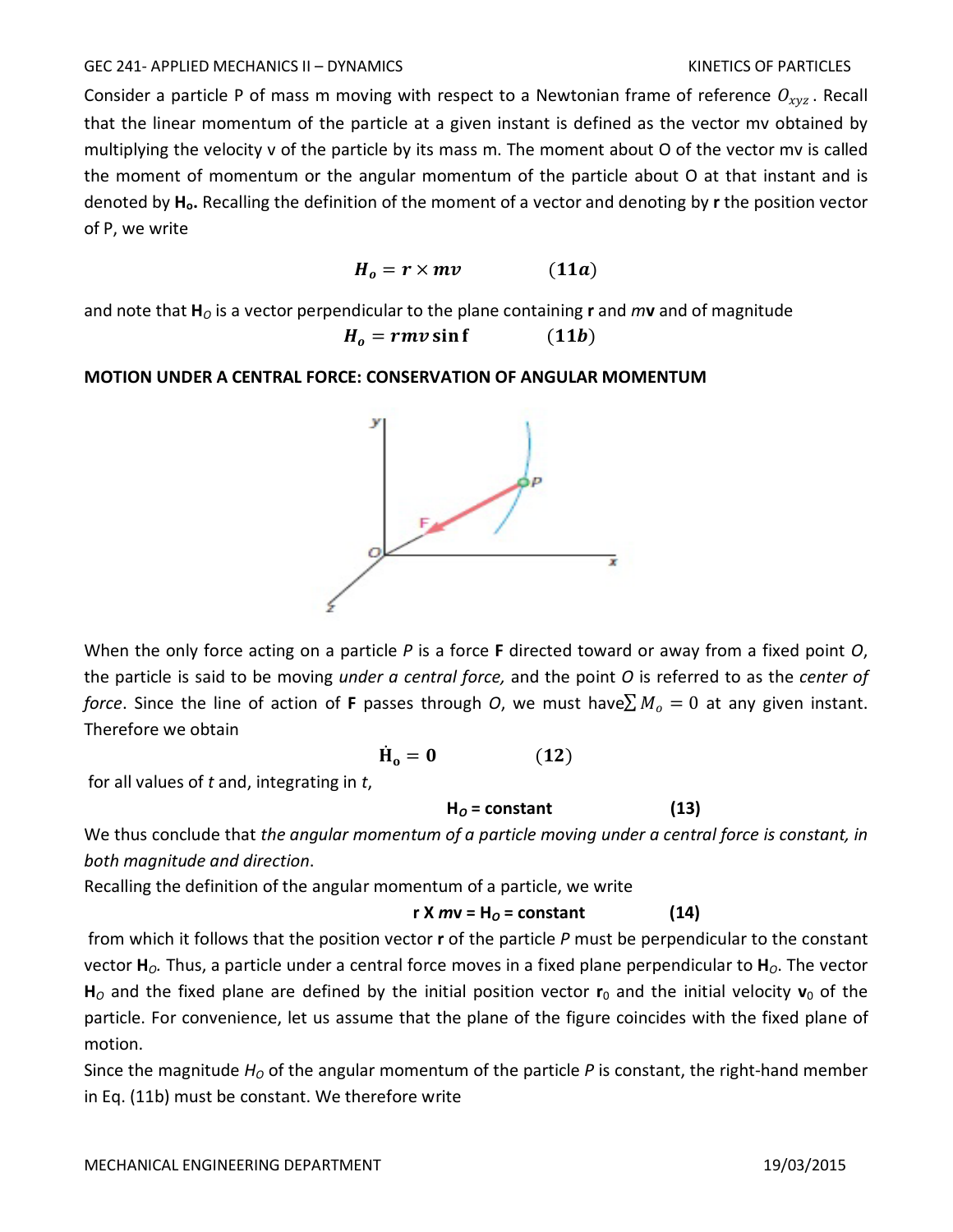# $\mathbf{r}$ *mv* sin f =  $\mathbf{r}_0 \mathbf{m} \mathbf{v}_0$  sin f<sub>0</sub> (15)

This relation applies to the motion of any particle under a central force. Since the gravitational force exerted by the sun on a planet is a central force directed toward the center of the sun, Eq. (15) is fundamental to the study of planetary motion. For a similar reason, it is also fundamental to the study of the motion of space vehicles in orbit about the earth.

Alternatively, we can express the fact that the magnitude  $H<sub>O</sub>$  of the angular momentum of the particle *P* is constant by writing

$$
mr^2\dot{u}=H_o=constant\qquad \qquad (16)
$$

or, dividing by *m* and denoting by *h* the angular momentum per unit mass  $H_0/m$ ,

$$
r^2\dot{u}=h\tag{17}
$$

Equation (17) can be given an interesting geometric interpretation.

# **NEWTON'S LAW OF GRAVITATION**

It states that two particles of masses M and m at a distance from each other attract each other with equal and opposite forces **F** and **–F** directed along the line joining the particles. The common magnitude F of the two forces is

$$
F = G \frac{Mm}{r^2} \tag{18}
$$

where *G* is a universal constant, called the *constant of gravitation*.



Experiments show that the value of *G* is  $(66.73 \pm 0.003) \times 10^{-12} m^3/kgs^2$  in SI units or approximately 34.4  $\times$  10<sup>-9</sup>  $ft^4/lb.s^4$  in U.S. customary units. Gravitational forces exist between any pair of bodies, but their effect is appreciable only when one of the bodies has a very large mass. The effect of gravitational forces is apparent in the cases of the motion of a planet about the sun, of satellites orbiting about the earth, or of bodies falling on the surface of the earth. Since the force exerted by the earth on a body of mass *m* located on or near its surface is defined as the weight **W** of the body, we can substitute the magnitude  $W = mg$  of the weight for *F*, and the radius R of the earth for r, we obtain

$$
W = mg = \frac{GM}{R^2}m \quad or \quad g = \frac{GM}{R^2} \tag{19}
$$